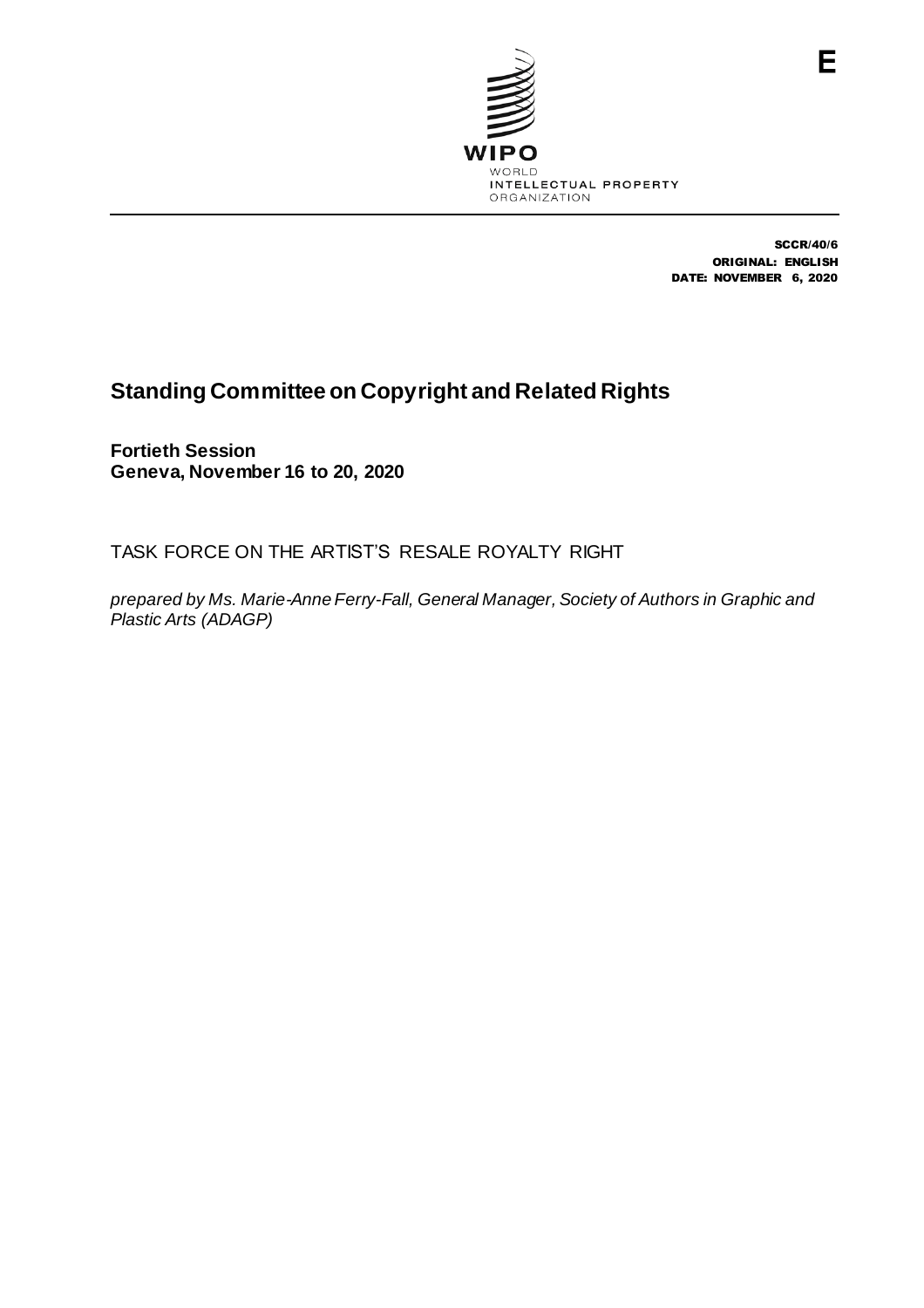# **Task Force on the Artist's Resale Royalty Right**

Working Group 1: Galleries and the resale right

This draft report was prepared by Marie-Anne Ferry-Fall, General Manager of the Société des auteurs dans les arts graphiques et plastiques (ADAGP), a French agency that manages artists' rights, and Chair of the **Working Group** on **galleries and the resale right**, and was submitted by email to the members of the Working Group.

It contains an **overview of the different situations** in the responding countries, and aims to avoid the theoretical debates in order to focus on concrete questions and issues relating to the application of the resale right to galleries and offering a summary of them. It will serve as a basis for the development of guidelines to be approved by the Working Group on future work in this area.

### I. **AIM OF THE WORKING GROUP**

Although clear enough in the case of auction houses, the application of the resale right in the case of art galleries raises more questions. The occasionally vulnerable situation of galleries and their importance for making known artists' work could lead to a reluctance to apply what would be perceived by them to be a financial and administrative burden.

In order to **move beyond** the stage of purely intellectual thoughts or from **mere feelings**, usually raised but not illustrated in particular in previous discussions held at the European level in 2013 and 2014, without any tangible outcome to date by galleries representatives, the Working Group aims to **take an objective view of the subject** by bringing together all the strands of **verified information** from the field concerning the application of the resale right in the art gallery sector so that discussions might take place on **the soundest possible basis**.

The questionnaire was made up of **three parts**:

- The first part was designed to establish the **proportion of galleries** in the national art market and of those in the **secondary market** - it is **key to recall** that **not all galleries are affected by the resale right**.
- The aim of the second part was to identify the **administrative burden** and the role of CMOs to best support **galleries** subject to the resale right in declarations of sales and payment of fees.
- The third part of the questionnaire concerned the **difficulties of applying the resale right** to the galleries concerned, in particular owing to professional secrecy.

Of **14 responses** received: 13 were submitted by CMOs and one by the International Confederation of Art Dealers (CINOA). CINOA preferred to submit a general document rather than responding directly to the questionnaire.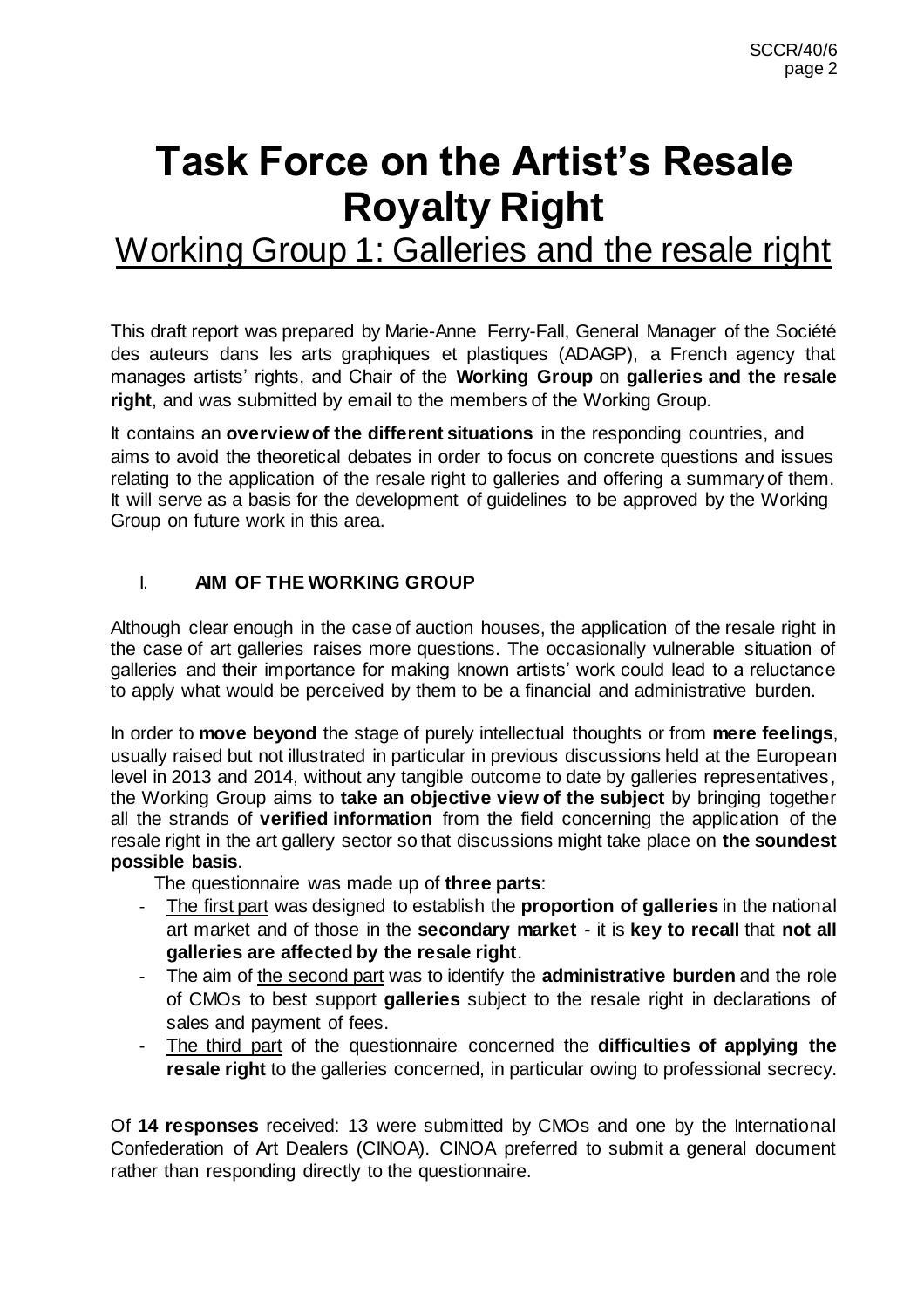The 13 CMOs operate in the following countries: Austria, Belgium, Finland, France, Germany, Greece, Italy, Lithuania, the Netherlands, Spain, Slovenia, Sweden and the United Kingdom.

### II. **RESPONSES TO THE QUESTIONNAIRE**

The questionnaire included a request for an estimate of **the proportion of galleries affected by the resale right** and it was found that only **5 per cent** of galleries **in Germany**, **10 to 12 per cent** of galleries **in Belgium and the Netherlands**, and up to **25 per cent** of galleries **in Austria and in France** are concerned.

Respondents indicated that **the share of the resale right paid by galleries to CMOs** ranges from **5 per cent to 41 per cent of the the resale right received**: 5 per cent in Spain, 10 to 15 per cent in the United Kingdom, 20 per cent in Germany and the Netherlands, 28 per cent in France and 41 per cent in Germany.

In total, the **administrative burden** is therefore between **one hour and one day per year and per gallery**, depending on the country.

All CMO respondents confirmed that **legislation providing for mandatory collective management made it easier to manage the resale right**, both for themselves and for galleries. The advantages of mandatory collective management included the existence of a single portal that art market professionals could use without the chance of error, the absence of the risk of late claims from artists or rights holders being made long after a sale but when the right was still legally enforceable, the optimization of trade and the improvement of traceability.

Lastly, regarding **improvements to be made** to management of the right in relation to galleries, the CMOs indicated multiple times that it would be useful to **consolidate information**, or even **organize training sessions** for professionals in the art market, in particular in coordination with their professional organizations, to facilitate improved relations by creating **more direct and local contact** between CMOs and galleries.

In terms of the difficulties of applying the resale right to galleries, the **maintenance of professional secrecy** was a key point for all respondents. That this is an issue for galleries is in contrast to the case of auction houses as, by definition, sales made at auction are public and the outcomes are known. Professional secrecy being a **major and legitimate point of the activity of galleries**, it is desirable that they should express themselves over its extent.

The questionnaire ended with an open question regarding the means that best enabled the application of the resale right to galleries. Although the national realities of markets are not uniform (proportion of auction houses and galleries, proportion of primary market/secondary market galleries, etc.), numerous respondents said that **a more transparent market with rules that are respected by all constituted a strong and healthy market**, and would especially help to stem the rising tide of forgeries on the art market, an issue mentioned by all respondents.

Galleries, meanwhile, must **improve transparency**, in particular in view of the training provided by their trade unions in coordination with CMOs. However, it should be noted that private sales, **by their very nature, more difficult to identify** than sales at public auctions.